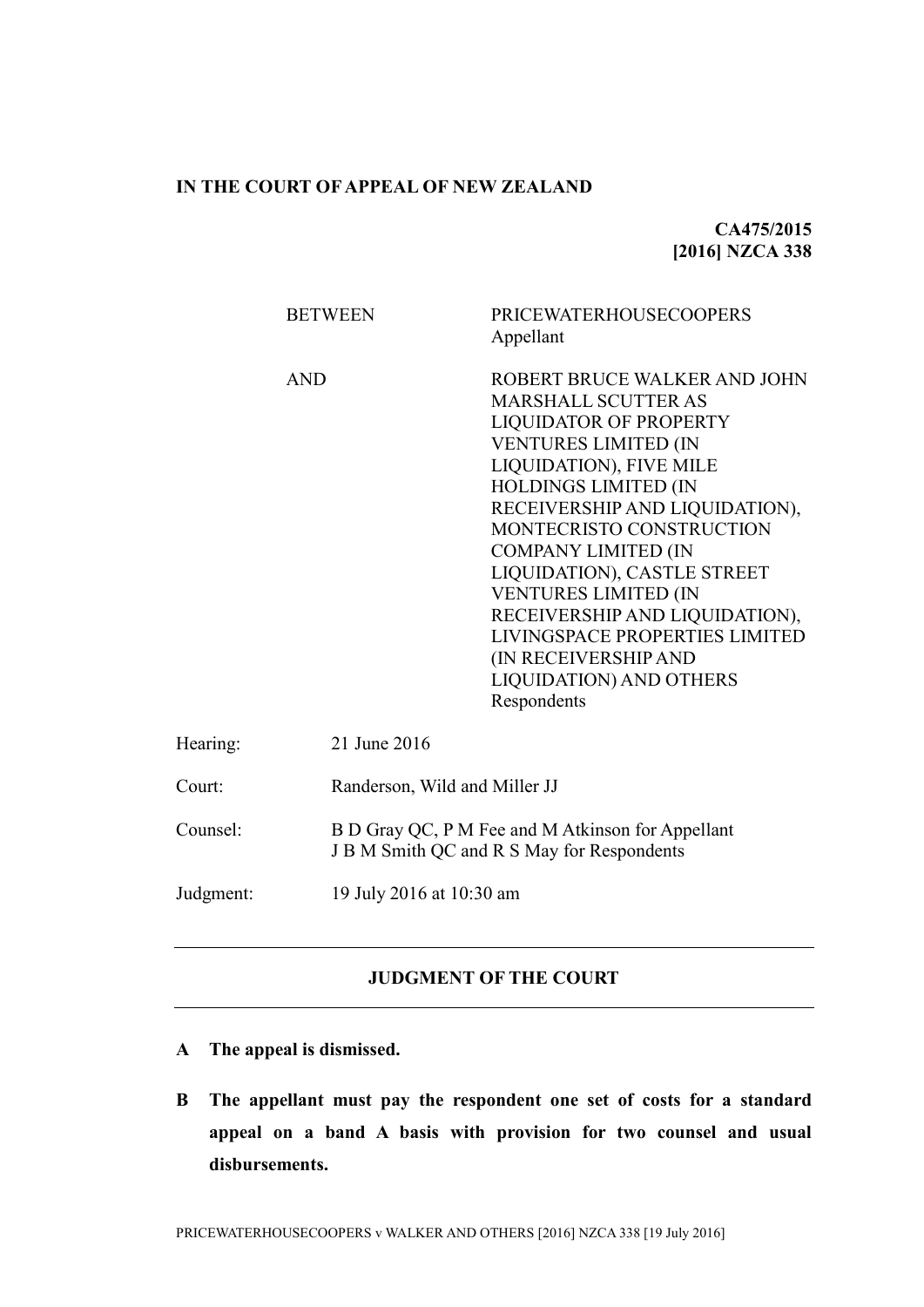### **REASONS OF THE COURT**

 $\mathcal{L}_\mathcal{L} = \{ \mathcal{L}_\mathcal{L} = \{ \mathcal{L}_\mathcal{L} = \{ \mathcal{L}_\mathcal{L} = \{ \mathcal{L}_\mathcal{L} = \{ \mathcal{L}_\mathcal{L} = \{ \mathcal{L}_\mathcal{L} = \{ \mathcal{L}_\mathcal{L} = \{ \mathcal{L}_\mathcal{L} = \{ \mathcal{L}_\mathcal{L} = \{ \mathcal{L}_\mathcal{L} = \{ \mathcal{L}_\mathcal{L} = \{ \mathcal{L}_\mathcal{L} = \{ \mathcal{L}_\mathcal{L} = \{ \mathcal{L}_\mathcal{$ 

(Given by Miller J)

#### **Introduction**

[1] Not for the first time in recent history, a defendant wants to stay a claim for damages because the plaintiff is sustained by a litigation funder. The agreement to provide funds in the present case is to enable the respondent liquidator to bring a claim against the appellant (PwC) for alleged breach of duty as auditor of companies in liquidation. The funding agreement was associated with an assignment to the liquidator of a secured creditor's rights. The principal question is whether the funding agreement and the assignment are, in substance, a bare assignment of the secured creditor's rights. A second question is whether the liquidator is acting for an improper purpose by pursuing a claim that, it is said, can benefit only the funder.

## **Narrative**

[2] Property Ventures Ltd (Property Ventures) is the parent company of a property development group that collapsed during the immediate aftermath of the 2008 financial crisis, leaving a large unfinished development at Queenstown.

[3] Property Ventures' wholly owned subsidiary, Five Mile Holdings Ltd (Five Mile), borrowed a large sum from Hanover Finance Ltd (Hanover) in 2006 against the security, inter alia, of a general security agreement (the GSA) granted by Property Ventures. The GSA granted Hanover a first charge over, among other things, choses in action. The charge extends to the claim against PwC.

[4] Late in 2009 Hanover assigned the GSA to Allied Farmers Investments Ltd (Allied). By then Five Mile was in receivership, owing about \$98.6 million to Hanover. The receivers disposed of Five Mile's real property, leaving a balance of about \$39 million owed to Allied.

[5] On 5 March 2010 Property Ventures went into receivership and on 29 July 2010 it was placed in liquidation by court order. Robert Walker was appointed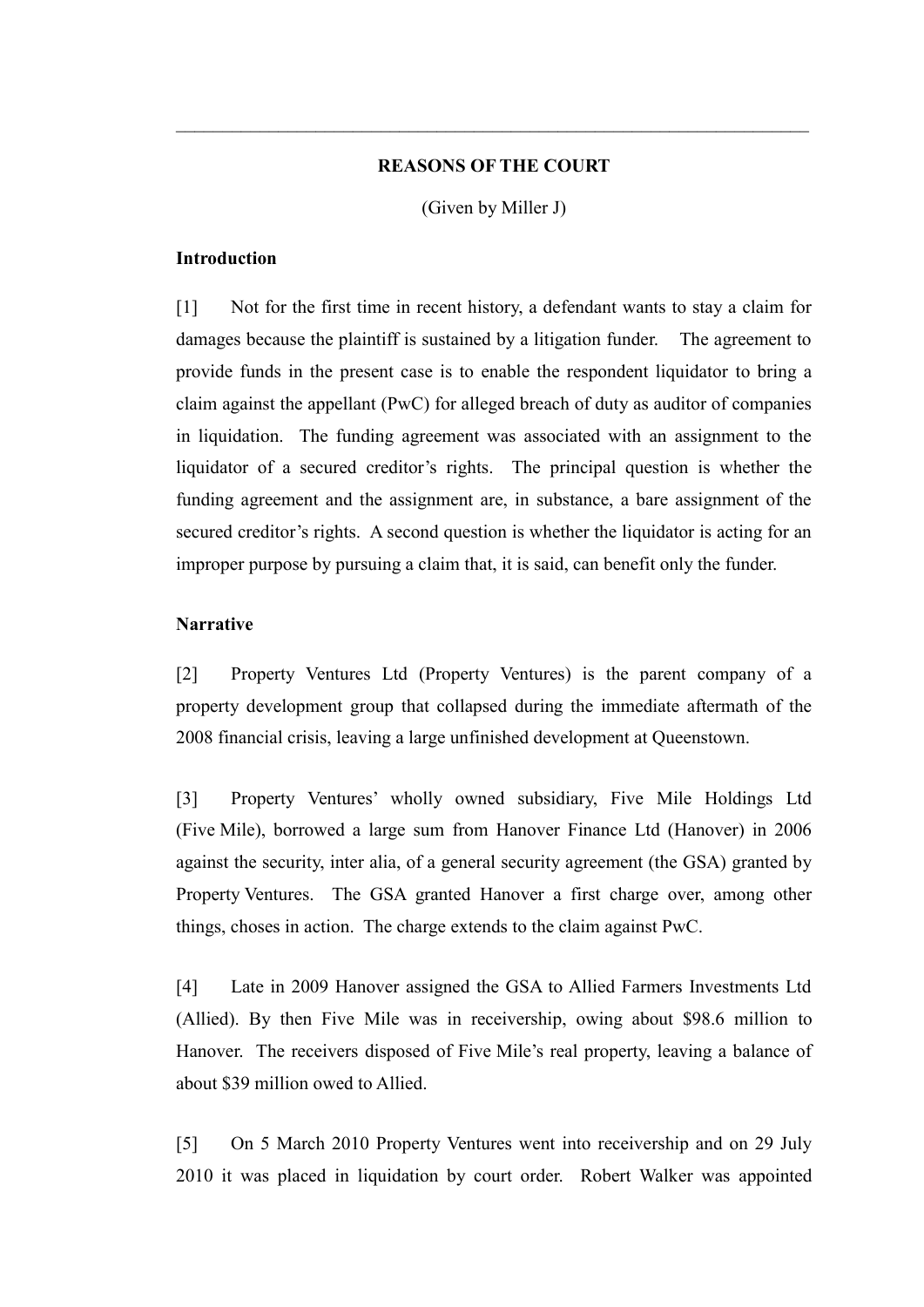liquidator. He reported on 30 April 2012 that no realisable assets were left in Property Ventures; its balance sheet comprised advances to or investments in its own subsidiaries and in his opinion those assets were valueless as matters stood. Any realisations would be achieved through legal action.

[6] On 12 November 2012 Mr Walker brought proceedings against PwC, alleging breach of contractual and tortious duties in PwC's capacity as auditor of Property Ventures and its subsidiaries. The gist of the claim is that had PwC done its work properly the group's insolvency would have become apparent much sooner than it did, avoiding trading losses said to amount to as much as \$302 million. The litigation is funded by SPF No 10 Ltd (SPF), a company incorporated on or about 8 November 2012 for that purpose.

[7] The relationship between Property Ventures and SPF is governed by a funding agreement executed on about 31 October 2012, shortly before SPF was incorporated. We will say more about it shortly. For present purposes, we note that it was conditional on SPF acquiring from Allied and Property Ventures' receivers a first-ranking security interest over Property Ventures' assets.

[8] The reference to Property Ventures' receivers is significant because the evidence is that they played a significant role in the funding arrangements for this litigation. That is so because the liquidation had been stayed pending an appeal to this Court and the liquidator did not assume control until February 2012, after the appeal had been abandoned. In the meantime the principal of Property Ventures, David Henderson, had been making attempts to purchase the GSA from the receivers, who did not retire until June 2013. Mr Henderson's efforts were still continuing in August 2012. SPF's executive director, Jonathon Woodhams, deposes that acquiring the Allied loans was a "purely defensive move" to prevent Mr Henderson acquiring them. As noted, the GSA gave the lender power to control any claims that Property Ventures might bring against third parties such as PwC.

[9] In March 2013 Allied and SPF negotiated a deed of assignment (the Assignment), under which Allied assigned to SPF, among other things, the GSA and all Allied's rights. The Assignment expressly included rights of action against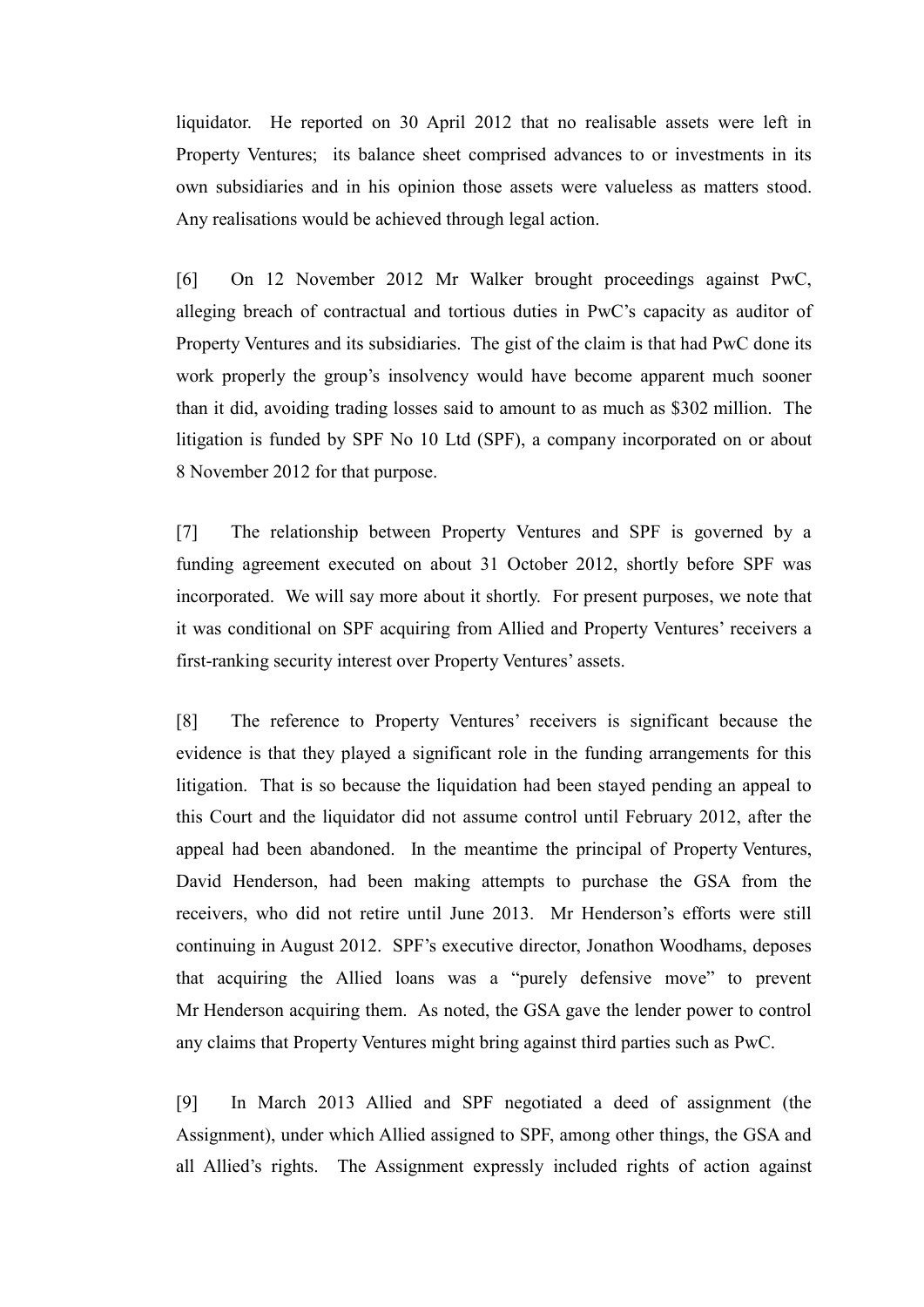various parties, including Property Ventures' auditors. The price paid and payable to Allied is \$100,000 plus five per cent of any proceeds of the litigation.

[10] It is the combination of the Assignment and the funding agreement that PwC finds objectionable. Under the two agreements the proceeds of any judgment or settlement will be used to repay costs and expenses of the litigation, including interest, and a service fee to be paid to SPF representing as much as 42.5 per cent of the net proceeds, with the balance being paid to the liquidator, who must account to SPF under the GSA before paying anything that remains to unsecured creditors.

[11] There is controversy about just how much SPF will receive. It depends, of course, on a number of variables including the amount of any judgment or settlement. It also depends on the time taken to achieve resolution and the quantum of legal costs incurred; these factors influence the percentage SPF receives under the funding agreement. In the meantime interest will presumably continue to accrue under the GSA. PwC says it is not at all likely that the unsecured creditors, in whose interests the liquidator must act, will receive anything, and even if they do, SPF will be paid a sum grossly disproportionate to its "modest" investment, amounting on one scenario to a profit of 3,335 per cent. The following scenario was used in the High Court to illustrate the point: $<sup>1</sup>$ </sup>

<span id="page-3-0"></span>

| Claim (Resolution Sum)<br>Less Project Costs (say)<br>Net Resolution Sum | \$334,000,000.00<br>\$3,000,000<br>\$331,000,000 |
|--------------------------------------------------------------------------|--------------------------------------------------|
| SPF Services Fee 42.5% of the<br>Net Resolution Sum                      | \$140,675,000                                    |
| Less Liquidation costs (say)                                             | \$2,000,000                                      |
| The Net Amount – Available<br>to PVL Creditors                           | \$188,325,000                                    |
| Distribution of Net Amount                                               |                                                  |
| $SPF - 1st$ Secured Creditor<br>Other Creditors                          | \$188,115,226<br>\$209,774                       |
| <b>Total Return to SPF</b><br>Services Fee                               | \$140,675,000                                    |

 $\bar{1}$ <sup>1</sup> *Walker v Forbes* [2015] NZHC 1730 [High Court judgment] at [16].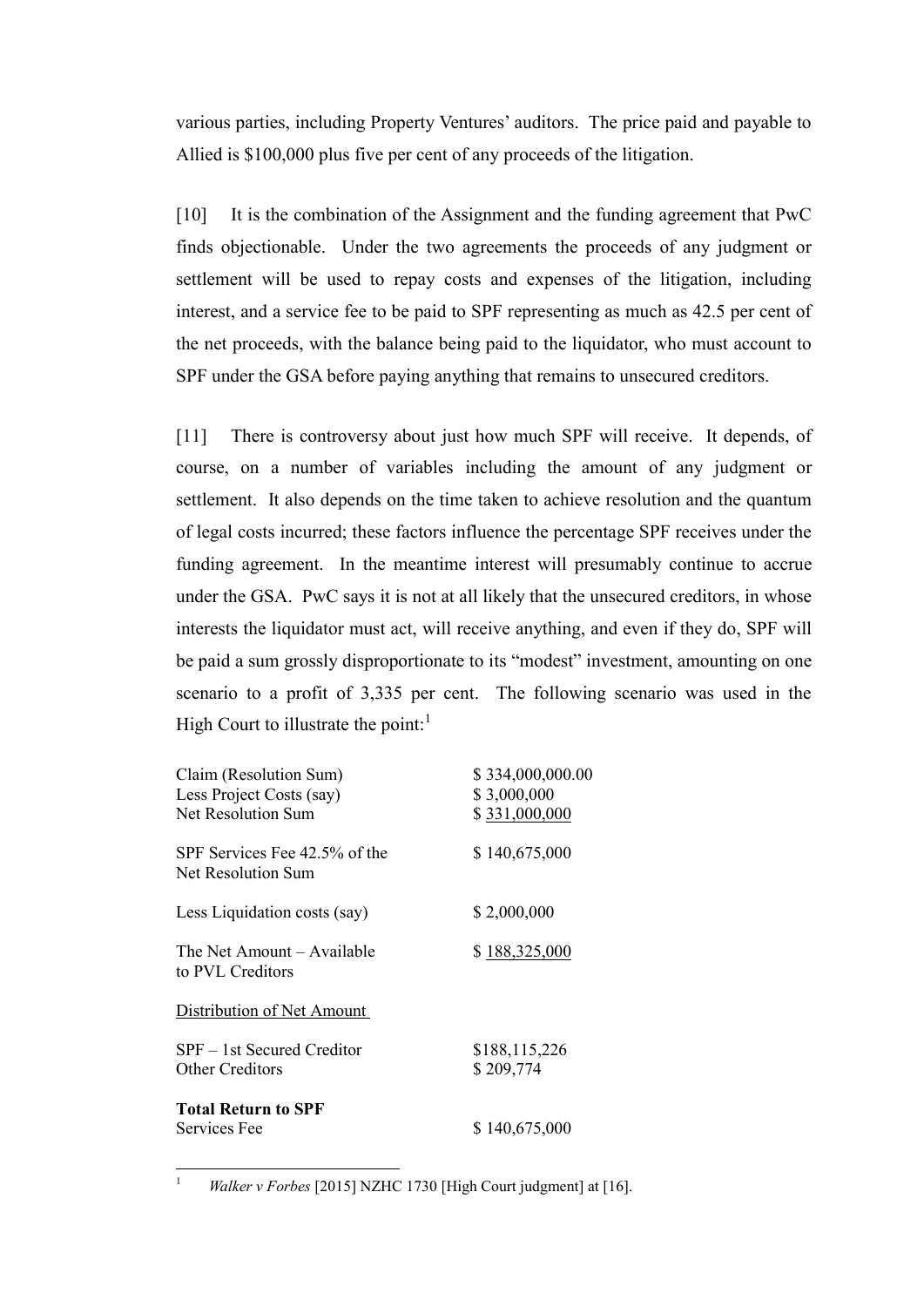| Repayment of Debt          | \$188,115,226 |
|----------------------------|---------------|
| Less Initial fee to Allied | (\$100,000)   |
| Less Assignment price to   | (\$9,416,250) |
| Allied $(5\%)$             |               |
| Net Return on Deal         | \$319,273,976 |

[12] In this scenario, PwC claim SPF would receive \$319 million in total after costs; after Allied took its five per cent the unsecured creditors would be paid just \$209,000. If one adopts a much lower figure for a potential judgment sum, say \$8-15 million after costs, PwC says the unsecured creditors will get nothing at all.

[13] The affidavit evidence of the liquidator and SPF's chief executive, though, is that the amount to be paid to the liquidator remains to be negotiated. They do not accept that the unsecured creditors will go wholly unpaid. PwC invites us to discount this evidence as speculative and focus on the enormous rewards SPF stands to gain. We note for completeness that under the counterfactual plausibly proposed by the liquidator there would be no litigation and the unsecured creditors would have no hope of any recovery.

# **Context**

<span id="page-4-0"></span>[14] The context for this stay application is sufficiently established by the 2013 judgment of the Supreme Court in *Waterhouse v Contractors Bonding Ltd*. 2 The Court took a cautiously permissive stance toward litigation funding, refusing to intervene at the defendant's instance for the funding arrangement's unfairness as between plaintiff and funder, or the funder's right to withdraw funding, or the absence of an indemnity for costs the plaintiff might have to pay, or the conferring of a degree of control commensurate with the funder's investment in the litigation. The case is authority for the following propositions:

(a) The courts do not regulate litigation funding, although a supervisory role in representative actions was not precluded.<sup>3</sup> However, a court may exercise jurisdiction to stay for abuse of process on traditional

 $\overline{2}$ <sup>2</sup> *Waterhouse v Contractors Bonding Ltd* [2013] NZSC 89, [2014] 1 NZLR 91.

At  $[21]$ .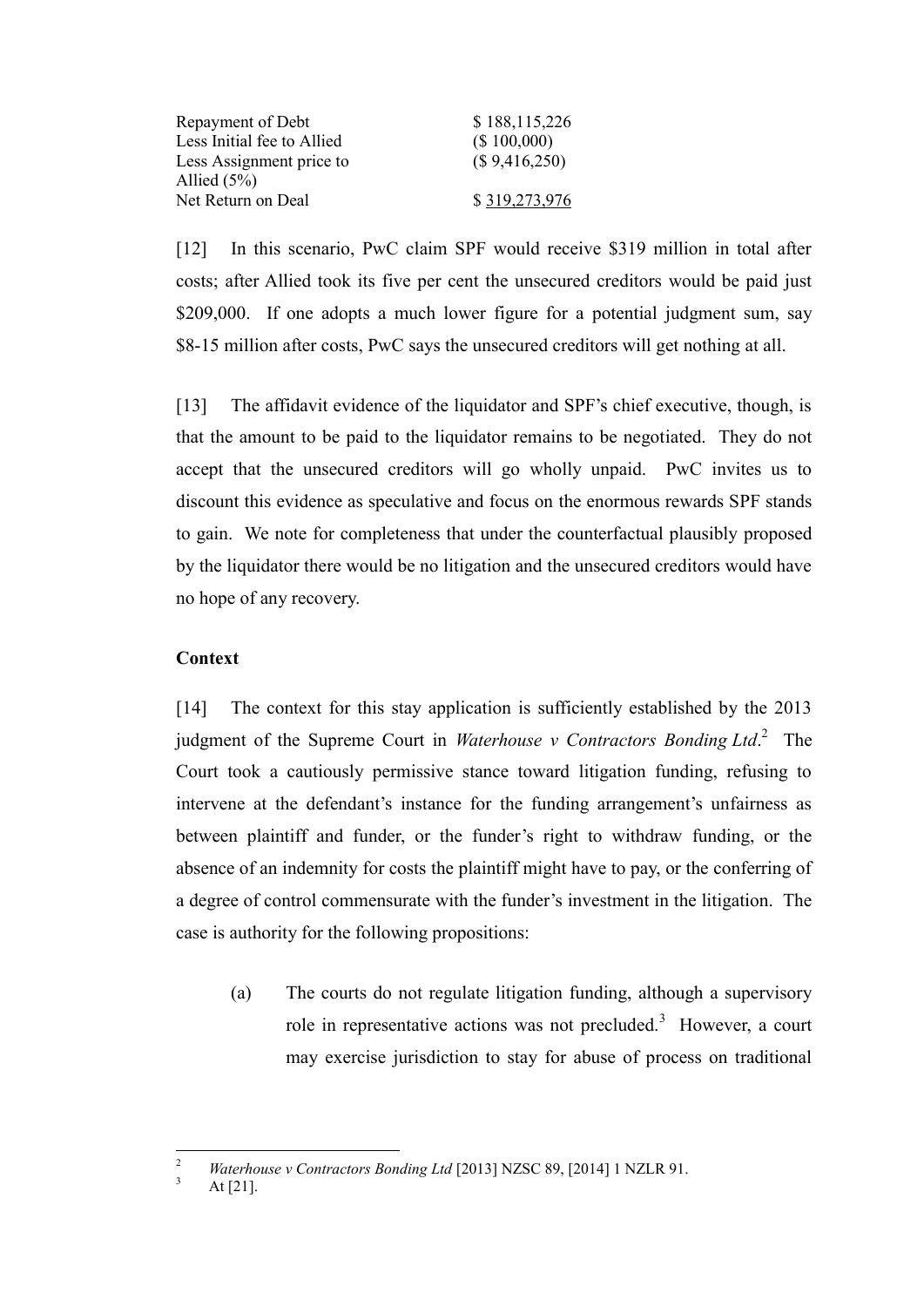grounds, or when the arrangement effectively assigns the cause of action in circumstances where that is impermissible.<sup>4</sup>

- (b) Subject to certain exceptions, it remains the law that a bare assignment of a cause of action in tort or other personal actions is not permissible in New Zealand.<sup>5</sup>
- (c) When considering whether a funding arrangement is in substance a bare assignment of a cause of action a court should consider the arrangement as a whole, including the funder's degree of control and share of profits.<sup>6</sup>
- (d) The role of the lawyers acting may be relevant in the inquiry into a funding arrangement. Here the Court instanced a representative action in which the plaintiff's lawyers reported to the funder and in addition to their usual fees took an undisclosed success fee from the funder, conflicting with their duty to act only in their lay clients' interests. These features exacerbated the majority's concern that the funder, which had referred plaintiffs to the lawyers, was trafficking in litigation.<sup>7</sup>
- (e) The traditional categories of abusive proceedings include those that deceive the court, are fictitious, or a mere sham, those that use the process of the court in an unfair or dishonest way or for some ulterior or improper purpose or in an improper way, those that are manifestly groundless, without foundation or serve no useful purpose, and those that are vexatious or oppressive. $8<sup>8</sup>$

 $\overline{4}$ <sup>4</sup> *Waterhouse v Contractors Bonding Ltd*, above n [2,](#page-4-0) at [30]–[59].<br> $\Delta t$ <sup>571</sup>

 $\frac{5}{6}$  At [57].

At  $[57]$ .

<sup>7</sup> At [57], citing *Clairs Keeley (a firm) v Treacy (No 1)* [2003] WASCA 299, (2003) 28 WAR 139 at [129], [167]–[171] and [181]. We observe that intervention for an undisclosed conflict, or in a representative action may be capable of challenge on traditional abuse of process grounds.

<sup>8</sup> *Waterhouse v Contractors Bonding Ltd,* above n 2, at [31], citing *Jeffery & Katauskas Pty Ltd v SST Consulting Pty Ltd* [2009] HCA 43, (2009) 239 CLR 75 at [27] per French CJ, Gummow, Hayne and Crennan JJ.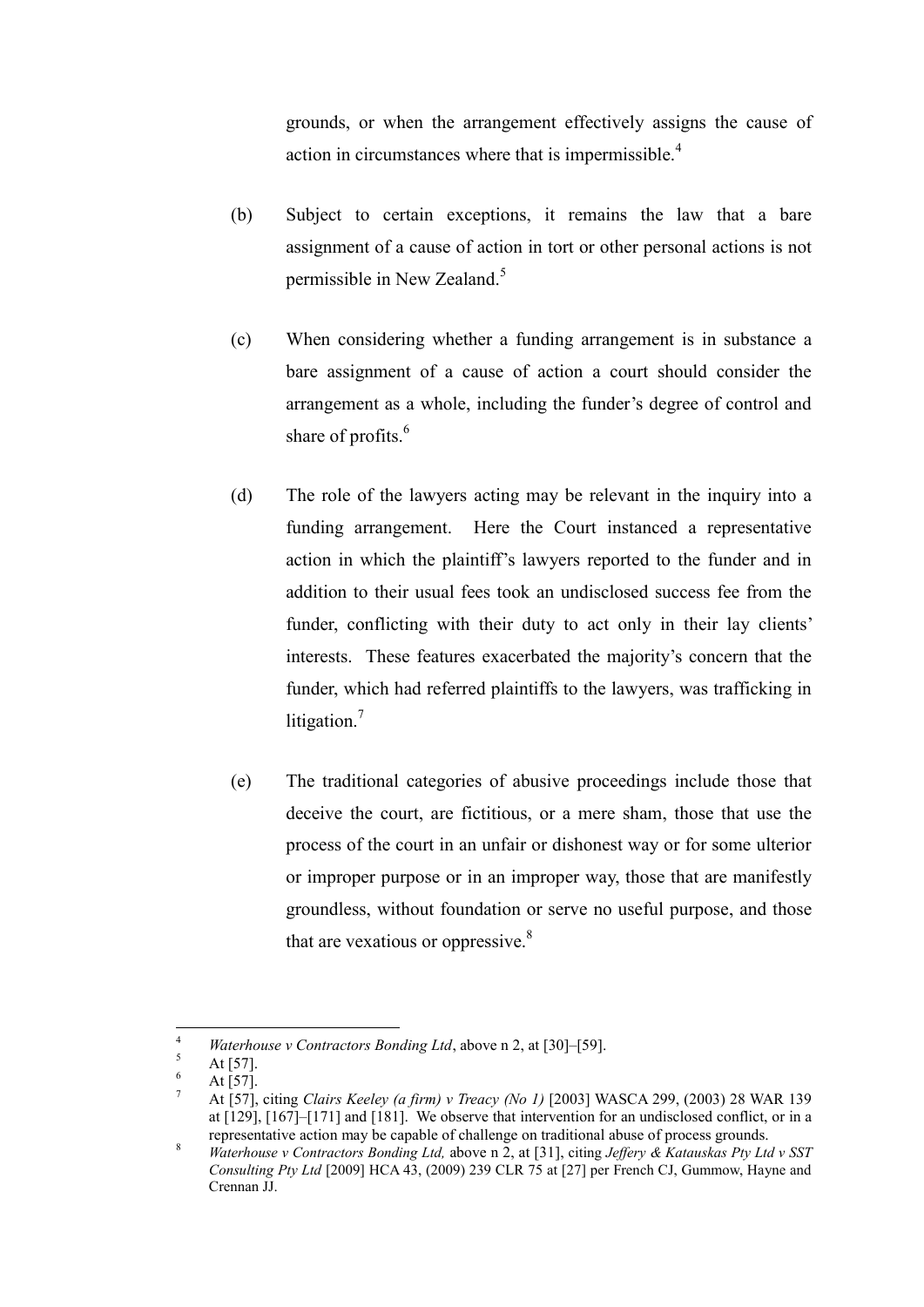[15] In the High Court, Brown J dismissed the application, reasoning that on traditional grounds of abuse of process SPF's secondary interest (its additional share of the proceeds under the Assignment) does not amount to an improper purpose of the nature set out in *Goldsmith v Sperrings Ltd*;<sup>9</sup> the possibility the liquidator may have brought proceedings for the incorrect party's benefit would not taint the proceeding itself if the claim is sound and an award of damages is obtained:  $10^{\circ}$  and SPF's dual interest as both funder and assignee of the GSA in combination does not provide the opportunity for manipulation so is not a misuse of the process of the Court.<sup>11</sup> He further found that there was no impermissible assignment of the cause of action in the Assignment that made SPF a secured creditor.<sup>12</sup>

### **The issues**

[16] The central question on appeal is whether the Assignment and funding agreement are in substance a bare assignment of a claim in tort or personal claim, which assignment remains unlawful in New Zealand. A secondary question is whether, assuming it is a bare assignment by the company, it is nonetheless unobjectionable on the ground that a liquidator is authorised by statute to assign a cause of action. The arrangement is not now said to be an abuse on traditional grounds.

# **Has there been a bare assignment of Property Ventures' cause of action against PwC?**

[17] We accept Mr Gray QC's submission that the agreements should be considered together, if only because the funding agreement was conditional on the Assignment. It is first necessary, though, to identify their relevant features, beginning with the GSA.

 $\overline{a}$ 

<sup>9</sup> High Court judgment, above n [1,](#page-3-0) at [41], citing *Goldsmith v Sperrings Ltd* [1977] 2 All ER 566 (CA) at 582.

<sup>&</sup>lt;sup>10</sup> High Court judgment, above n [1,](#page-3-0) at [51].

 $11$  At [59].

At [90].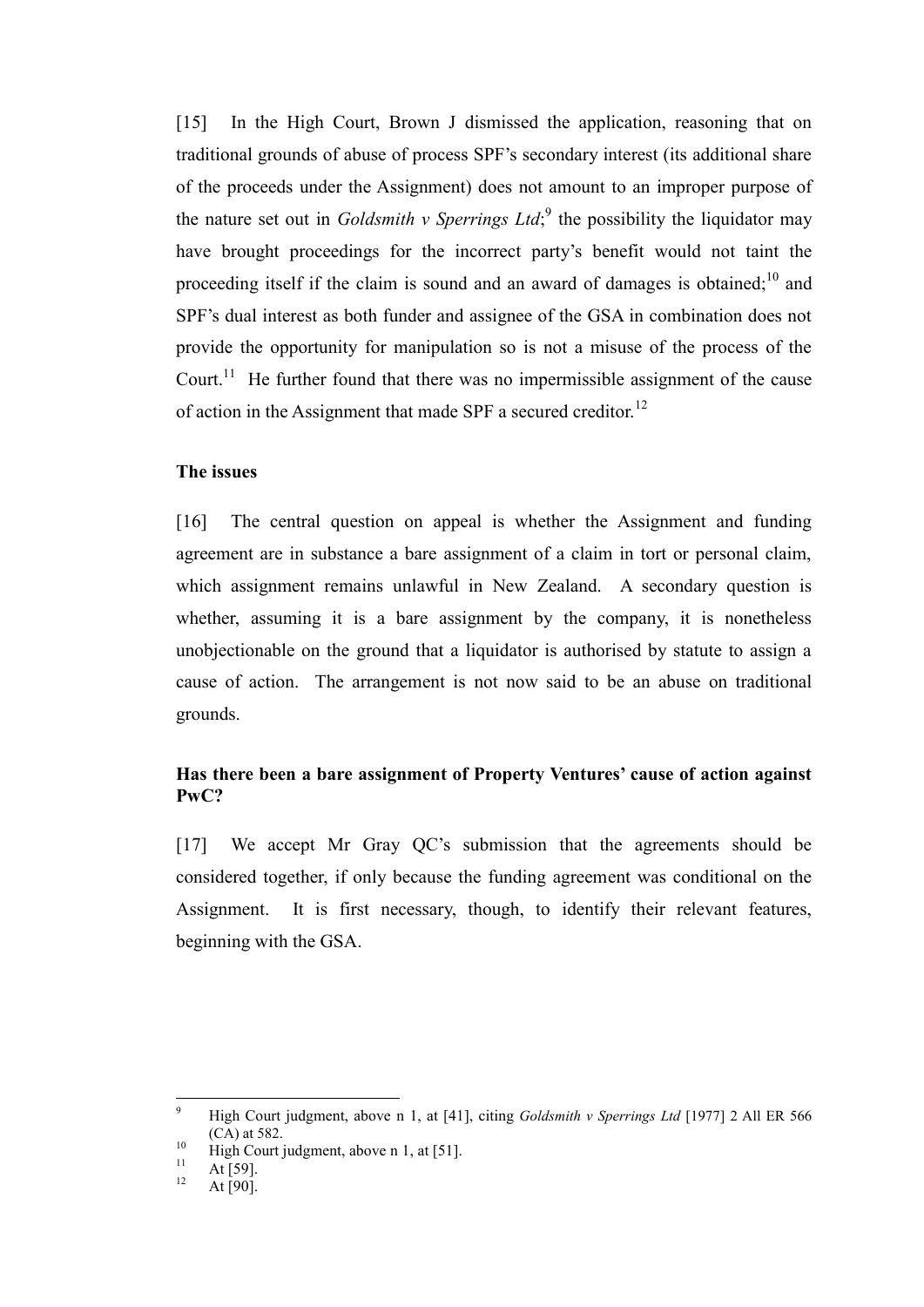### *The GSA*

[18] The GSA charged all of Property Ventures' assets, including choses in action, by way of security for advances made. Insofar as it was a floating charge, it attached and became immediately enforceable, at latest, when Property Ventures went into receivership. Hanover might then, among other things, "bring … any claim or proceeding … in relation to the Secured Property". In other words, it might without more enforce Property Ventures' cause of action against PwC, in Property Ventures' name.

[19] The GSA was assigned to Allied in or around November 2009, about three months before the receivership of Property Ventures. Mr Gray accepted that the Assignment included Property Ventures' cause of action, but acknowledged it was lawful because the assignment was ancillary to the recovery of a debt.<sup>13</sup>

# <span id="page-7-0"></span>*The assignment to SPF*

[20] Although the Assignment was last in time, it is sensible to mention it next. Allied assigned to SPF all of the "Rights", which term was defined to include all moneys owing under any loan agreement, and all securities, and all rights, including rights of action, against Property Ventures or any subsidiary, Mr Henderson, and all related parties (which term was defined to mean any director or advisor, including lawyers and auditors, of Property Ventures or any subsidiary).

[21] As Mr Smith QC submitted, the Assignment transferred a debt, being all moneys owed to Allied, and all securities given to secure it, including the GSA, which charged, among other things, all choses in action. To that extent it was no different from the assignment from Hanover to Allied. As Mr Gray emphasised, the Assignment also specified that it included rights of action and contemplated litigation against related parties, referring to the funding agreement. We were advised that there were two such claims, one against PwC and the other, now resolved, against another advisor. The focus on these particular assets is said to be attributable to the belief that Property Ventures' other assets were valueless. The price paid to Allied was calculated by reference to claims brought under the funding

 $13$ <sup>13</sup> *Camdex International Ltd v Bank of Zambia* [1998] QB 22 (CA) at 32–33.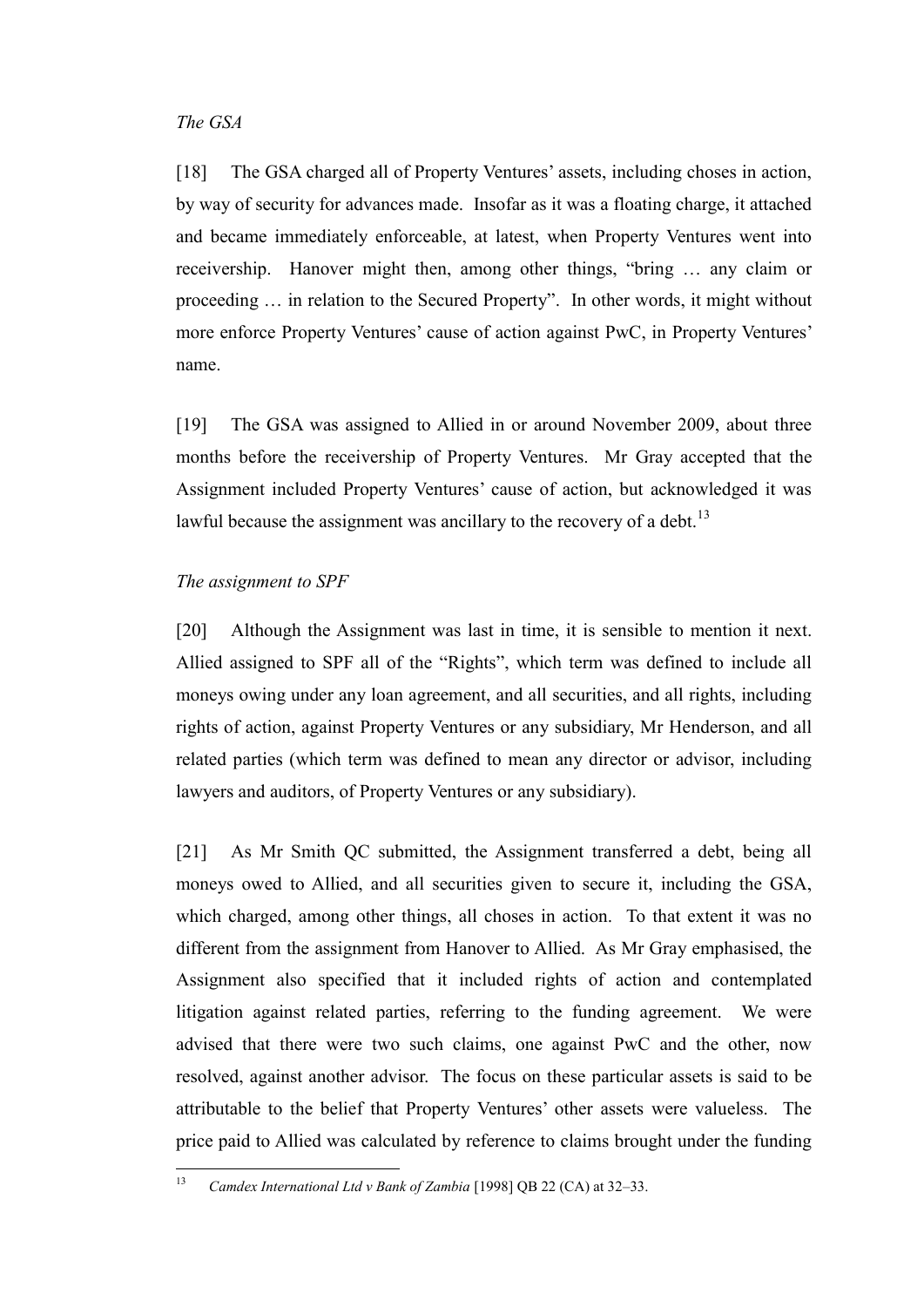agreement; SPF paid \$100,000 and will further pay five per cent of the net proceeds of such claims.

### *The funding agreement*

[22] Under the funding agreement SPF advances costs and expenses of the claims, together called "Project Costs", to the liquidator. Interest is payable at a rate of 21.5 per cent per annum. As noted above, the liquidator must pay a fee of as much as 42.5 per cent of the net proceeds. Mr Gray drew attention to other features of the agreement; SPF approves the lawyers who are to conduct the litigation, the lawyers owe SPF a duty of care, the liquidator must consult fully with SPF, and SPF can use any information it derives to decide whether to continue with the claim.

[23] However, Mr Gray also made it clear that but for the Assignment PwC would not be challenging the funding agreement. Specifically, PwC complains that the funding agreement and the Assignment together give SPF excessive compensation and control.

### *Analysis*

[24] Whether there has been a bare assignment of Property Ventures' cause of action is a question of construction of the funding agreement and the Assignment as a whole. $^{14}$ 

[25] We begin by accepting that SPF had no antecedent commercial interest in Property Ventures. Its interest results from the funding agreement and the Assignment. However, it is not in dispute that a debt may be assigned to a stranger, along with associated causes of action, and that is so even if legal action will be necessary to recover the debt.<sup>15</sup>

[26] We accept too that the Assignment would not have been agreed but for the funding agreement; on the evidence it is a defensive move to protect the funding agreement.

 $14$ <sup>14</sup> *Waterhouse v Contractors Bonding Ltd,* above n [2](#page-4-0), at [61].

<sup>15</sup> *Camdex International Ltd v Bank of Zambia*, above n [13,](#page-7-0) at 32–33; and *Trendtex Trading Corporation v Credit Suisse* [1982] AC 679 (HL) at 703.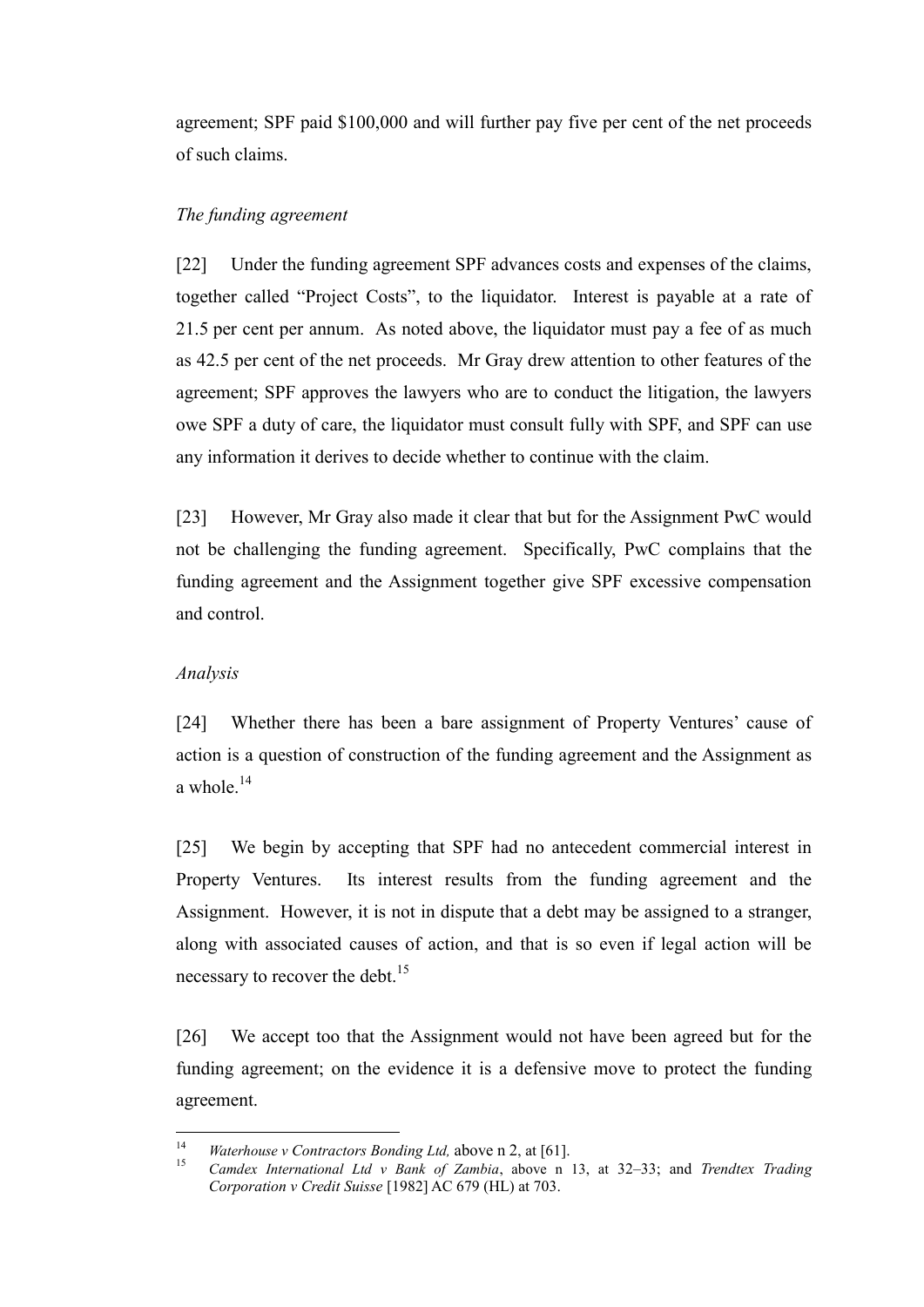[27] However, we do not accept that the agreements together amount to a bare assignment, for several reasons. First, the funding is not in form an assignment of the cause of action — the claim remains with Property Ventures and is being prosecuted by the liquidator — and Property Ventures is not even a party to the Assignment between Allied and SPF.

[28] Second, as noted above the funding agreement is not, in itself, said to be objectionable notwithstanding that Property Ventures is to pay a substantial fee and SPF has a significant degree of control over the litigation. Nothing about the Assignment alters the funding agreement.

[29] Third, the liquidator must account to SPF for the net proceeds of the claim, but that is done in SPF's capacity as a secured lender and owner of the Allied debt. In that capacity SPF will be paid the balance of the amount with interest and costs. Mr Gray emphasised that interest has continued to accrue and compound so that the remaining debt may far exceed \$39 million. But it remains the case that SPF will receive any such payment qua lender, not litigation funder, and its recovery is capped by the amount of the remaining debt.

[30] We note that Mr Gray invited us to ignore the affidavit evidence that the Assignment was a defensive move. He submitted that we must construe the documents.<sup>16</sup> But that does not assist PwC; it is obvious from the terms of the GSA that something had to be done to protect the funder from opportunistic exercise of the lender's rights and that meant buying the debt. Indeed, Mr Gray did not really dispute this; his point rather was that having taken an assignment SPF might have valued and surrendered its rights under the GSA. This ignores that fact that SPF bought the debt at a price negotiated with a third party, Allied. The price paid is a small fraction of the face value of the debt, but that reflects Property Ventures' insolvency and it does not change the nature of the transaction.

[31] Finally, even if the Assignment and funding agreement are treated as a single transaction we are not prepared to draw the inference that SPF will be paid too much, relative to its investment in the litigation. It simply is not possible to say so

 $16$ <sup>16</sup> Compare *Goldsmith v Sperrings Ltd*, above n 9, at 498–499.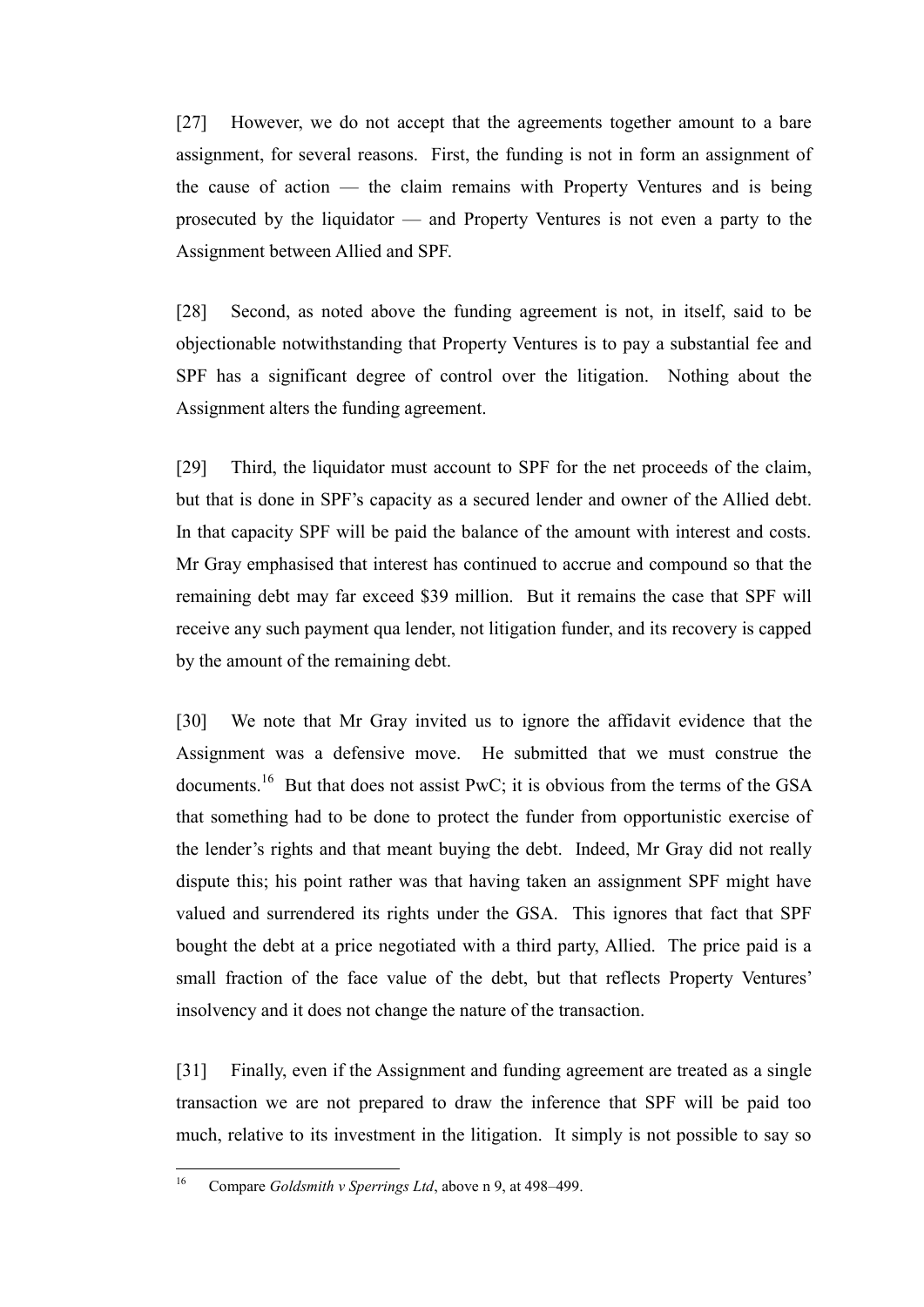without knowing what will be recovered and what will be paid to recover it. PwC compares the price paid for the debt to the amount owed by Property Ventures and the amount claimed in the litigation, but PwC also says that any amount realistically recoverable in this lost opportunity case is a mere fraction of that. And PwC estimates that the litigation may cost Property Ventures as much as \$5 million.

[32] For these reasons, we are not persuaded that Property Ventures has assigned its cause of action to SPF, still less that what has happened is a bare assignment. We agree with Brown J, who reached the same conclusion for very similar reasons.

## **Is the overall arrangement permissible as an assignment by a liquidator?**

[33] It is not necessary to address this question, which presumes that the arrangement is a bare assignment by the liquidator of Property Ventures' cause of action to SPF. We do so briefly in deference to the arguments advanced.

[34] Under the Companies Act 1993 a liquidator may assign a cause of action conferred on the liquidator under the Act:

### **260A Liquidator may assign right to sue under this Act**

- (1) The liquidator may, if the court has first approved it, assign any right to sue that is conferred on the liquidator by this Act.
- (2) The application for approval may be—
	- (a) made by the liquidator or the person to whom it is proposed to assign the right to sue; and
	- (b) opposed by a person who is a defendant to the liquidator's action, if already begun, or a proposed defendant.

[35] The object of this provision is to facilitate third-party funding for litigation by liquidators, who may lack the resources to bring litigation.<sup>17</sup> It is consistent with cl  $(1)(e)$  of sch 7, which gives preference to a creditor who by payment of money recovers assets of the company for the benefit of its creditors.

[36] As noted, this case does not involve an assignment by the liquidator. The Court's approval was not sought. The point is that s 260A permits a bare

 $17$ David Flacks and others (eds) *Company Law* (online looseleaf ed, Westlaw) at [CA260A.01].